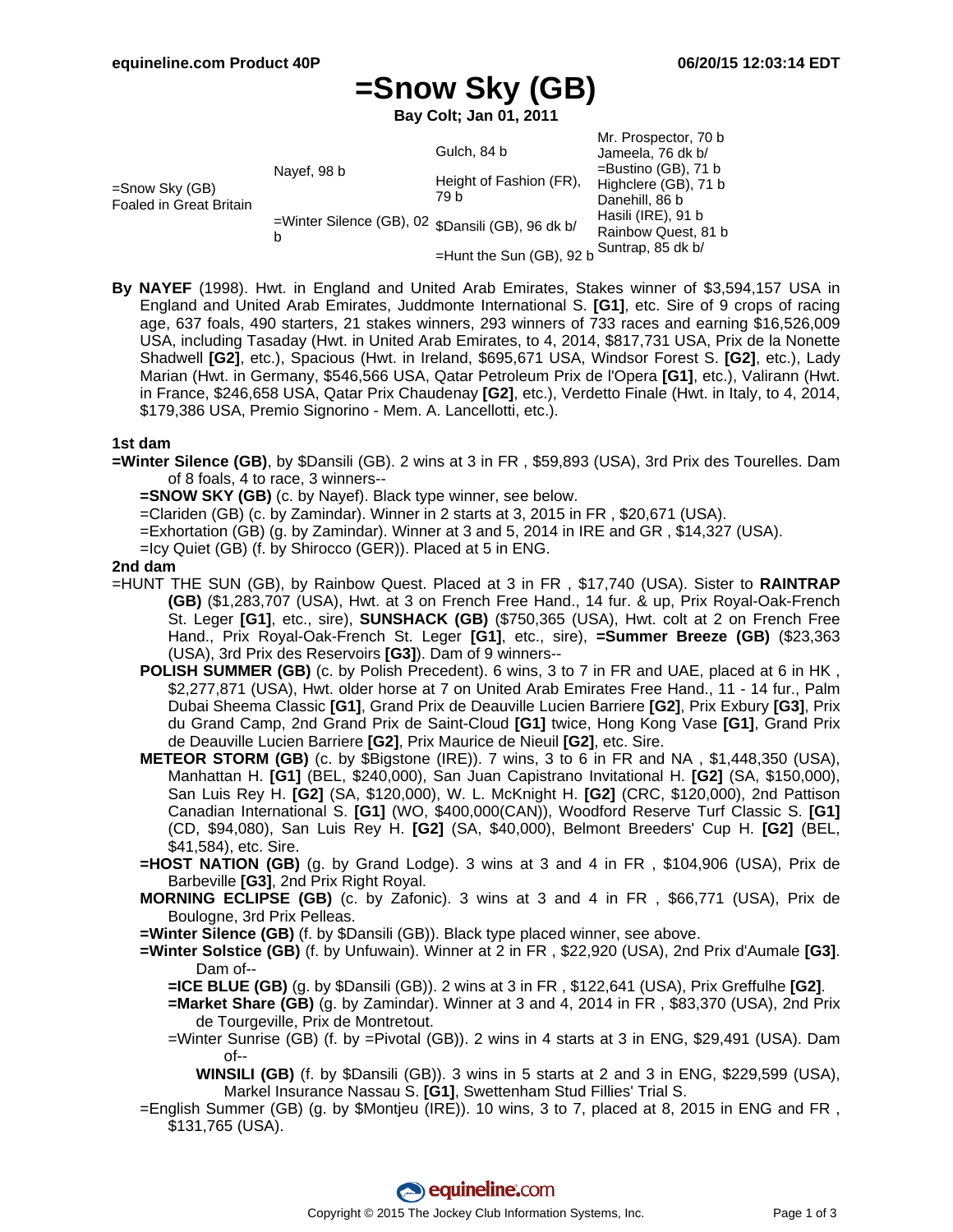### **=Snow Sky (GB)**

**Bay Colt; Jan 01, 2011**

=Rock Soleil (GB) (g. by Rock of Gibraltar (IRE)). Winner at 3 and 4 in FR , placed at 6 in ENG, \$88,768 (USA).

=Solar Pursuit (GB) (f. by \$Galileo (IRE)). Winner in 1 start at 3 in FR , \$5,092 (USA).

**3rd dam**

- **Suntrap**, by Roberto. 3 wins at 2 in ENG, placed in 1 start at 2 in FR , \$27,670 (USA), 3rd Prix d'Aumale **[G3]**, Sheraton Park Tower Lupe S., BBA Atalanta S. Half-sister to **NON PARTISAN** (\$239,329 (USA), Grosser Preis der Continentale-Deutsches St. Leger **[G2]**, etc.), **JALAAJEL** (\$515,741 (USA), King Edward Gold Cup H. **[G3]**, etc., sire), **Set Fair** (\$20,075 (USA), 3rd Prix de Thiberville). Dam of 4 winners--
	- **RAINTRAP (GB)** (c. by Rainbow Quest). 9 wins, 3 to 6 in FR and NA , \$1,283,707 (USA), Hwt. at 3 on French Free Hand., 14 fur. & up, Prix Royal-Oak-French St. Leger **[G1]**, Rothmans Ltd. International S. **[G1]**-cre, 1 1/2 miles in 2:25.60, San Juan Capistrano Invitational H. **[G1]**, Prix Kergorlay **[G2]**, Prix Berteux **[G3]**, Cedar Key S. -R (SA, \$43,050), Prix Nimbus, Prix du Carrousel, etc. Sire.
	- **SUNSHACK (GB)** (c. by Rainbow Quest). 6 wins, 2 to 4 in FR and ENG, placed at 5 and 6 in GER and NA , \$750,365 (USA), Hwt. colt at 2 on French Free Hand., Prix Royal-Oak-French St. Leger **[G1]**, Vodafone Coronation Cup **[G1]**, Criterium de Saint-Cloud **[G1]**, Prix du Conseil de Paris **[G2]**, Prix Jean de Chaudenay **[G2]**, 2nd San Juan Capistrano Invitational H. **[G1]**, Hollywood Turf H. **[G1]**, San Luis Rey S. **[G2]**, etc. Sire.
	- **=Summer Breeze (GB)** (f. by Rainbow Quest). Winner at 2 in FR , \$23,363 (USA), 3rd Prix des Reservoirs **[G3]**. Dam of--
		- **=DOCTOR FREMANTLE (GB)** (c. by Sadler's Wells). 5 wins, 2 to 4 in ENG, placed at 6 and 7 in AUS and NZ , \$561,677 (USA), Princess of Wales's Blue Square S. **[G2]**, Bank of America Chester Vase **[G3]**, Extrabet.com Huxley S. **[G3]**, Dubai Duty Free Arc Trial **[G3]**, 3rd Zabeel Classic **[G1]**, etc.
		- **Summer Shower (GB)** (f. by Sadler's Wells). 2 wins at 3 in FR , \$47,986 (USA), 2nd Prix Denisy. Dam of--
			- **=STARBOARD (GB)** (g. by Zamindar). 3 wins, 2 to 3, placed at 5, 2014 in ENG and FR , \$145,868 (USA), Prix du Prince d'Orange **[G3]**.
		- **=Venteuse (GB)** (f. by Beat Hollow (GB)). Winner at 3 in FR , \$41,472 (USA), 2nd Prix de la Seine, 3rd Prix Melisande.

=Setting Sun (GB) (g. by =Generous (IRE)). Winner at 7 in ENG, placed at 3 in FR , \$34,208 (USA).

- =Hunt the Sun (GB) (f. by Rainbow Quest). See above.
- =Rainshack (GB) (c. by Rainbow Quest). Placed at 4 in ENG. Sire.

### **4th dam**

- **SUNNY BAY**, by Northern Bay. 8 wins, 2 to 4, \$127,545, Fashion S., Colleen S., Mademoiselle S., 2nd Sorority S.**-G1**, Adirondack S.**-G3**, Princess Grace H. Half-sister to **Chic Ruler** (\$66,669, 2nd Carry Back S., etc.), **Admiral Buck** (\$23,357, 2nd Tyro S.). Dam of 11 winners, including--
	- **JALAAJEL** (c. by Alleged). 9 wins, 3 to 8 in FR and NA , \$515,741 (USA), King Edward Gold Cup H. **[G3]**, Dust Commander S. [L] (TP, \$34,369), Prix Jacques de Bremond, Prix Ridgway, 2nd Saratoga Budweiser Breeders' Cup H. **[G3]**, Eclipse H. **[G3]**, Fort Harrod S. **[G3]**, Robert F. Carey Memorial H. [L] (HAW, \$32,030), etc. Sire.
	- **NON PARTISAN** (c. by Alleged). 3 wins at 2 and 3 in FR and GER, placed at 5 and 6 in NA , \$239,329 (USA), Grosser Preis der Continentale-Deutsches St. Leger **[G2]**, Furstenberg-Rennen **[G3]**, 2nd Prix Gladiateur **[G3]**, Prix du Lys **[G3]**, 3rd Prix Vicomtesse Vigier **[G2]**, Laurance Armour H. **[G3]**, Prix d'Hedouville **[G3]**, Prix de l'Avre, etc.

**Suntrap** (f. by Roberto). Black type placed winner, see above.

**Set Fair** (f. by Alleged). Winner at 3 in FR , \$20,075 (USA), 3rd Prix de Thiberville.

**=VALENTINE GIRL (GB)** (f. by Alzao). Winner at 2 and 3 in ENG, \$73,076 (USA), Shadwell Stud Cheshire Oaks, Washington Singer S., 3rd Rothmans Royals Park Hill S. **[G3]**, E.B.F. Upavon Fillies S.

Bright Spells (f. by Alleged). Winner at 3 in FR , \$14,120 (USA).

- **=CLEARING (GB)** (c. by Zafonic). 3 wins in 5 starts at 2 and 3 in ENG, placed in 1 start at 3 in FR , \$117,349 (USA), Vodafone Horris Hill S. **[G3]**, Victor Chandler European Free H., 2nd Dubai Poule d'Essai des Poulains-French Two Thousand Guineas **[G1]**.
- **=Bright Mind (GB)** (g. by Zamindar). 5 wins at 3 and 4 in AUS, placed in 2 starts at 3 in ENG, \$137,121 (USA), 2nd Christmas Cup.